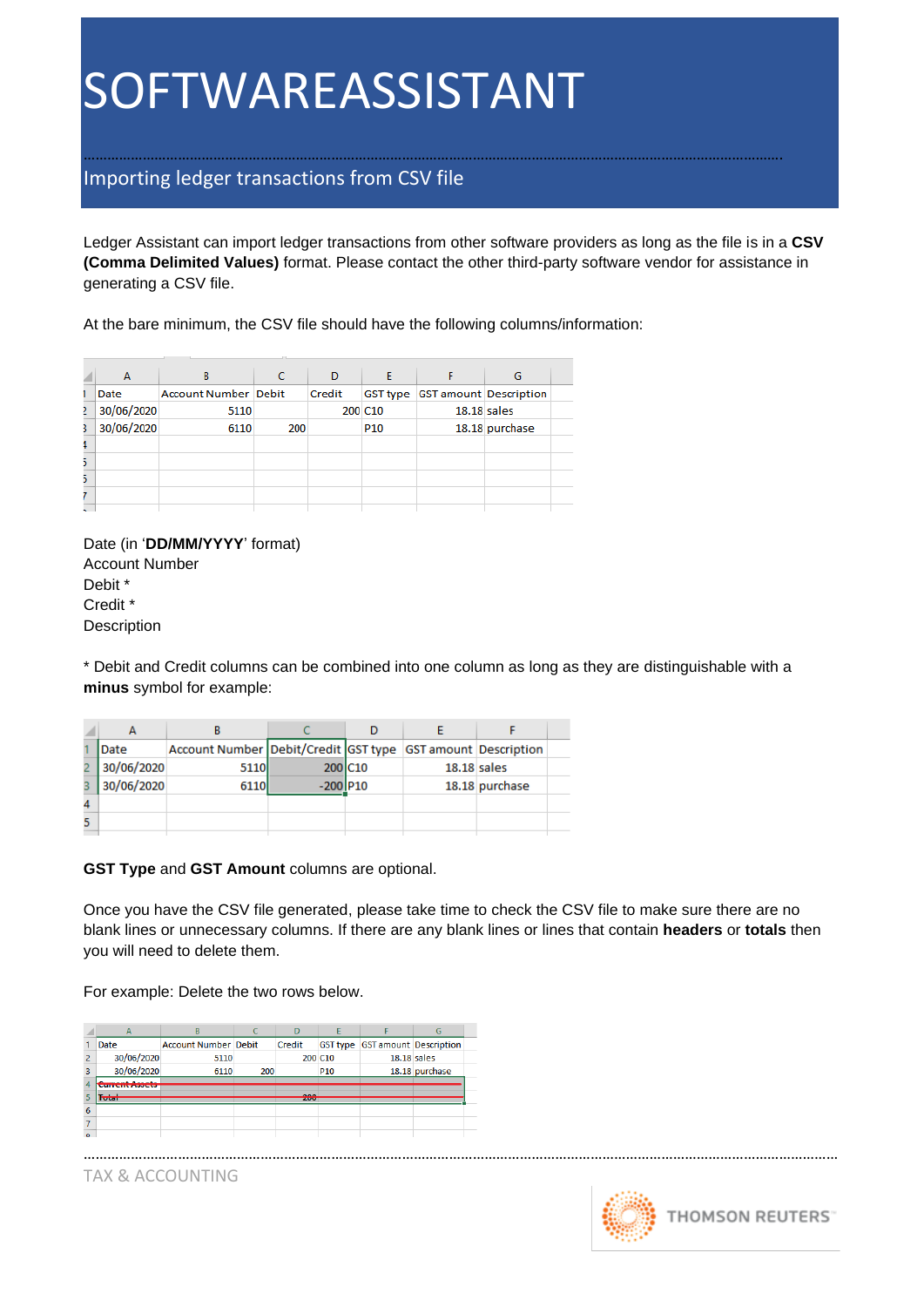……………………………………………………………………………………………………………………………………………………………. Importing ledger transactions from CSV file

Once you have the CSV file in a suitable format, please follow the steps below:

1. Open the client's ledger and then go to '**File > Import Data > Import Ledger Transactions**'



2. Locate the CSV file and then click **Open**



…………………………………………………………………………………………………………………………………………………………………………

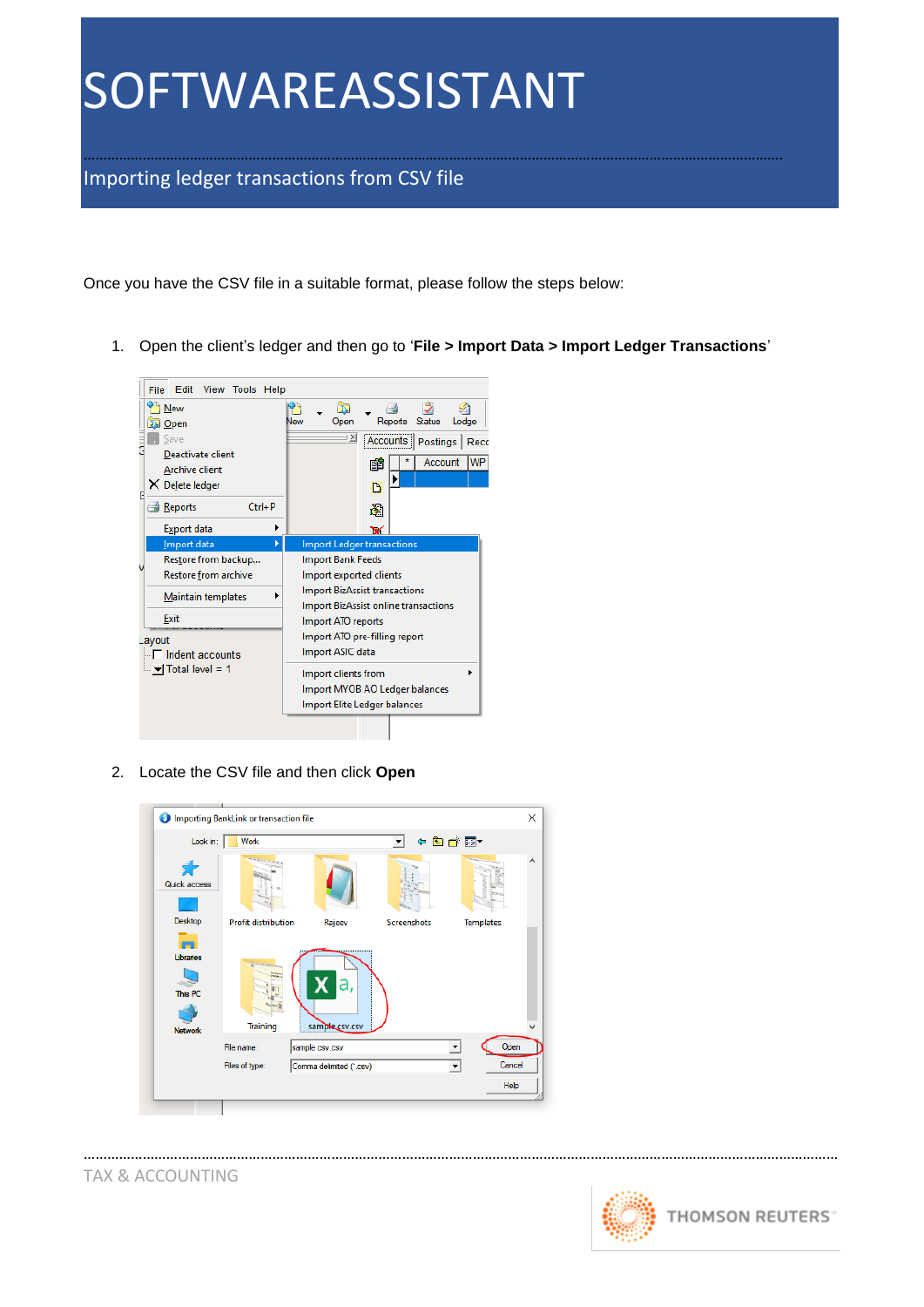### Importing ledger transactions from CSV file

3. You then need to match the columns from the CSV file up with the headings in Ledger Assistant. On the left hand side you will see the names of the columns from the CSV file. Click on the empty fields on the right and then select the correct column name.

…………………………………………………………………………………………………………………………………………………………….

Note that if your Debit and Credit columns are combined, then use the field '**Amount (+Dr/-Cr)**' or '**Amount (-Dr/+Cr)**' depending on how the CSV file is setup

| I Import Ledger Transactions         | $\times$                                                   |
|--------------------------------------|------------------------------------------------------------|
| Import                               | 以 2 9 日 夏 へ<br>- 63<br>▼                                   |
| <b>Field value</b><br>Date           | <b>Field type</b><br>Date                                  |
| Account                              |                                                            |
| Debit<br>Credit                      | <b>Account Number</b><br>⊣ ∧<br>Amount (+Dr/-Cr)           |
| <b>GST type</b><br><b>GST</b> amount | Amount (-Dr/+Cr)<br><b>Balance</b><br>Credit               |
| <b>Description</b>                   | Date<br>Debit                                              |
|                                      | Debit Indicator<br><b>Description</b><br><b>GST Amount</b> |
|                                      | <b>GST Code</b><br><b>Is Credit</b>                        |

4. Once you have finished matching up the columns, it should look similar to below. Then click on the green tick icon at the top to go to the next step

…………………………………………………………………………………………………………………………………………………………………………

| Import Ledger Transactions | ×                     |
|----------------------------|-----------------------|
| Import<br>▼                | <b>反应的同盟</b>          |
| Field value                | Field type            |
| Date                       | Date                  |
| Account                    | <b>Account Number</b> |
| Debit                      | Debit                 |
| Credit                     | Credit                |
| <b>GST type</b>            | <b>GST Code</b>       |
| <b>GST</b> amount          | <b>GST Amount</b>     |
| Description                | Description           |
|                            |                       |

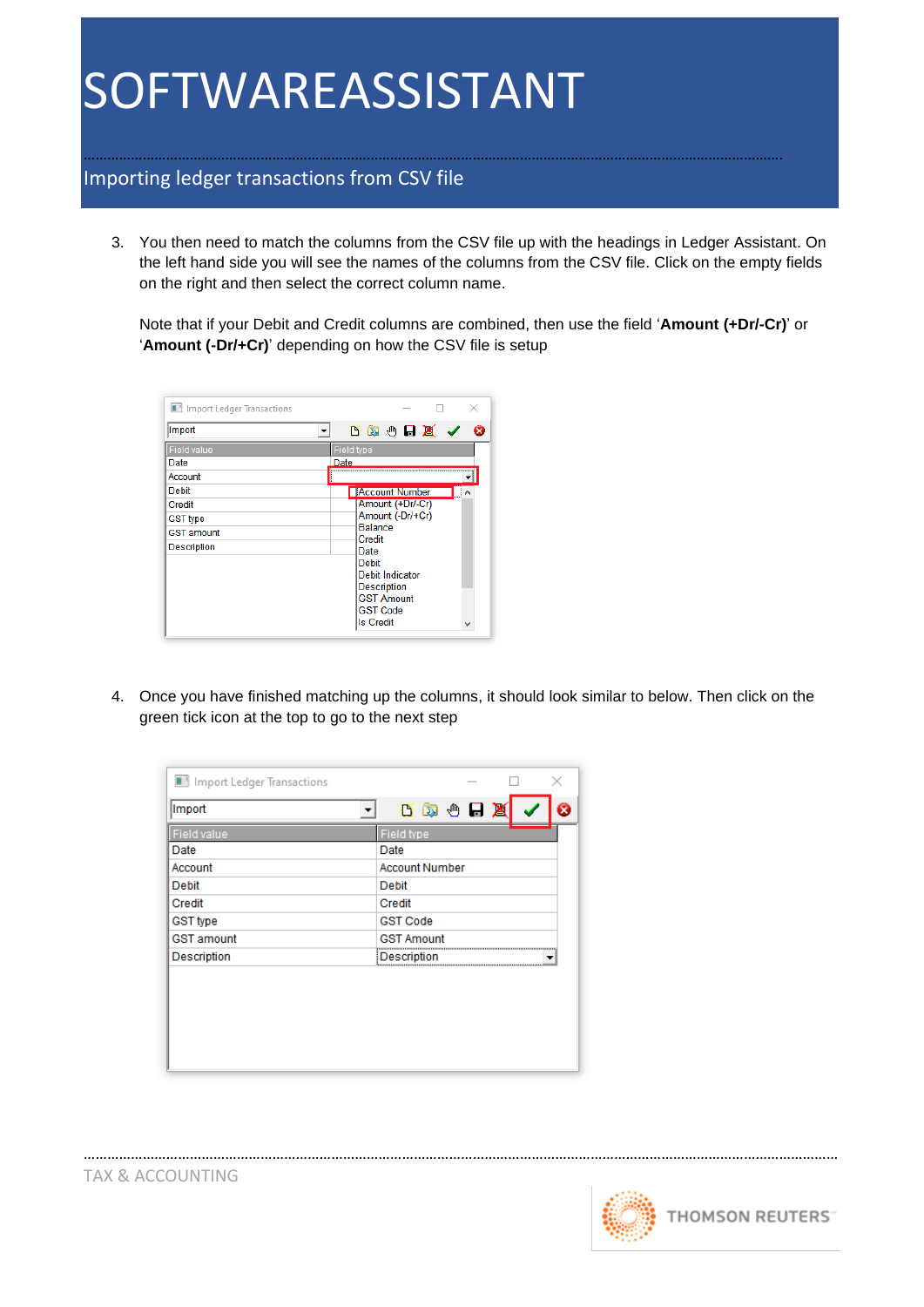#### Importing ledger transactions from CSV file

5. You will then see a new screen showing the transactions within the CSV file. If it is to be a **Bank** type batch, then select the bank account from the drop-down list, otherwise leave it blank for **Journals**

…………………………………………………………………………………………………………………………………………………………….

|            | Ill Import transactions          |        |         |          |              |              |                 |                 |      |                     | $\times$<br>п  |
|------------|----------------------------------|--------|---------|----------|--------------|--------------|-----------------|-----------------|------|---------------------|----------------|
|            | Q View ? Profiles 1 Rules 1 Next |        |         | Transfer |              | Bank account |                 | ≛               |      | Co Find ? Help      | <b>C</b> Close |
| Date       | Reference                        | Import | Account | Qty      | <b>Debit</b> | Credit       | <b>GST</b>      |                 | Code | Description         |                |
| 30/06/2020 |                                  | 5110   |         |          |              |              | 200 C10         |                 |      | 1850 Cheque account |                |
| 30/06/2020 |                                  | 6110   |         |          | 200          |              | P <sub>10</sub> |                 |      |                     |                |
|            |                                  |        |         |          |              |              |                 | Client accounts |      |                     |                |
|            |                                  |        |         |          |              |              |                 |                 |      |                     |                |
|            |                                  |        |         |          |              |              |                 |                 |      |                     |                |
|            |                                  |        |         |          |              |              |                 | Master accounts |      |                     |                |
|            |                                  |        |         |          |              |              |                 |                 |      |                     |                |
|            |                                  |        |         |          |              |              |                 |                 |      |                     |                |
|            |                                  |        |         |          |              |              |                 |                 |      |                     |                |
|            |                                  |        |         |          |              |              |                 |                 |      |                     |                |
|            |                                  |        |         |          |              |              |                 |                 |      |                     |                |
|            |                                  |        |         |          |              |              |                 |                 |      |                     |                |
|            |                                  |        |         |          |              |              |                 |                 |      |                     |                |
|            |                                  |        |         |          |              |              |                 |                 |      |                     |                |
|            |                                  |        |         |          |              |              |                 |                 |      |                     |                |

6. Next you will need to match up the account numbers from the CSV file to the account numbers in Ledger Assistant. Do this by clicking on the down arrow in the **Account** field, selecting **Master Accounts**, and then finding the relevant account. In this example we will use the same account number



…………………………………………………………………………………………………………………………………………………………………………